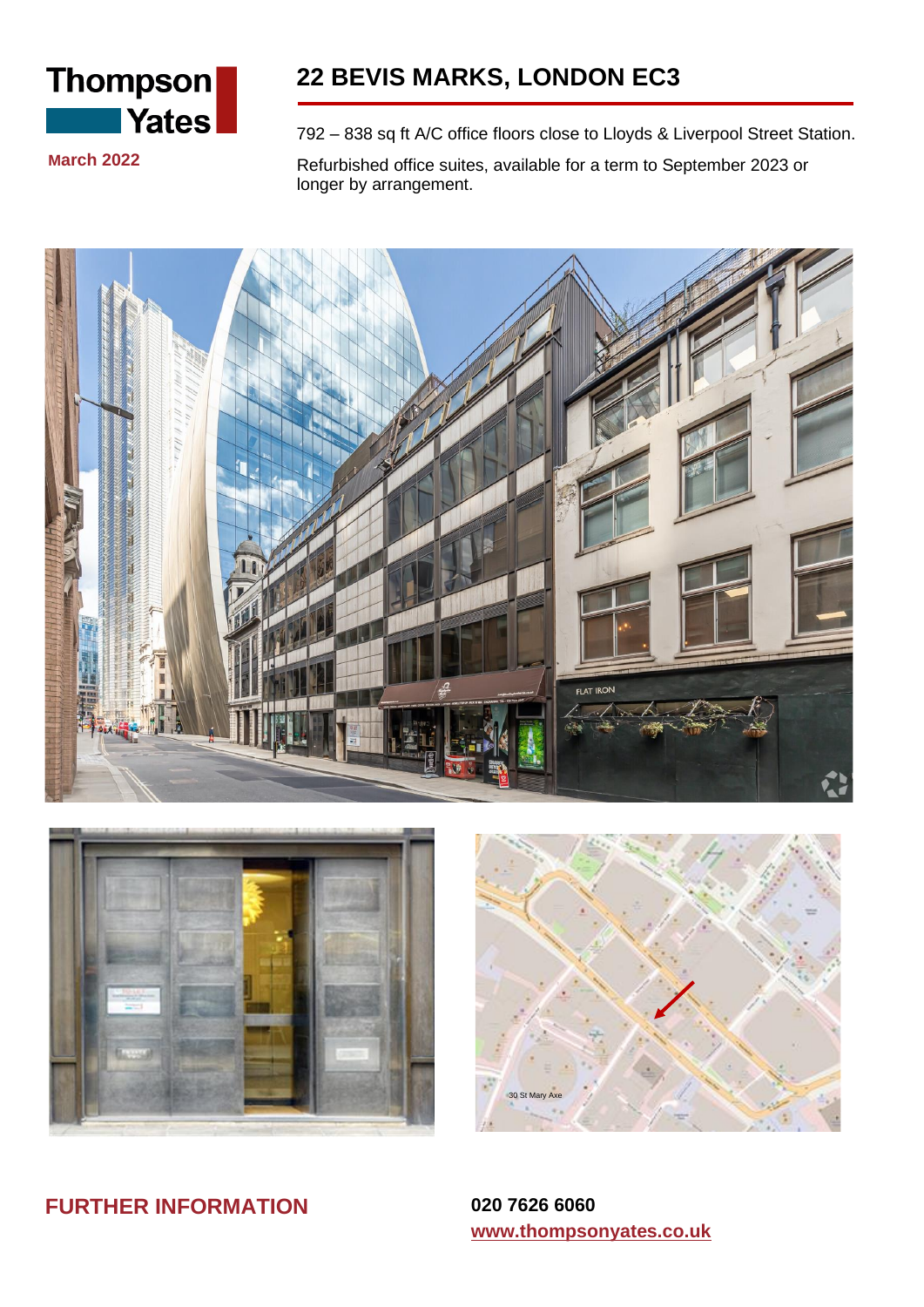## **LOCATION**

Situated on the north side of Bevis Marks, close to Bishopsgate and the Lloyds Triangle. Liverpool Street, Aldgate and Fenchurch Street stations provide excellent transport links. (map courtesy of OpenStreetMap)

### **ACCOMMODATION**

Current available space is as follows:

| Floor          | sg ft | sq m  |
|----------------|-------|-------|
| 4th Floor West | 792   | 73.58 |
| 1st Floor West | 838   | 77.85 |

Basement storage is also available – 329 sq ft (30.90 sq m)



Fourth floor West

#### **SPECIFICATION**

Economical offices with:

- Ceiling Mounted Air Conditioning
- Metal Suspended Ceiling
- New Recessed LED Luminaires
- Refurbished Passenger Lift & Reception
- Redecorated & re-carpeted
- Fitted option available
- Raised floor (1st floor)
- Perimeter Trunking (4th floor)
- **Excellent Natural Light**

#### **RENT**

4th floor - £29.50 per sq ft 1st floor - £32.50 per sq ft

Rents excl. of rates, service charge and VAT. Storage rent on application.

#### **RATES**

£20.00 per sq ft – 4th West £21.78 per sq ft – 1st West



#### **First floor West**

#### **SERVICE CHARGE**

£13.14 per sq ft (Estimated)

#### **LEASE**

Flexible leases for a term, by arrangement, subject to a Landlord/Mutual break option in September 2023.

#### **EPC**

E (109). Overall building assessment.

#### **LEGAL COSTS**

Each party to bear their own costs incurred in any transaction

#### **VIEWINGS**

Strictly by appointment with the sole agents Thompson Yates

#### **CONTACT**

**Colin Povey** [cpovey@thompsonyates.co.uk](mailto:cpovey@thompsonyates.co.uk) **07956 591625**

**Sean Thompson** [sthompson@thompsonyates.co.uk](mailto:sthompson@thompsonyates.co.uk) **07881 820881**



020 7626 6060

#### **www.thompsonyates.co.uk**

Thompson Yates for themselves and for the lessors of the property whose agents they are give notice that; a) These particulars are prepared in good faith for the guidance only of intendec<br>purchasers/lessees/occupiers and do not constitute, nor constitute part of, any offer or contract;<br>b) Nothing in these particul condition or otherwise, nor that any services, plant or facilities are in good working order, c) All descriptions, dimensions, photographs, images, plans, references to condition and necessary<br>permissions for use and occupation, and other details are indicative only, given without<br>responsibility and intended purchasers/le authority to make or give any representation or warranty whatever in relation to the property, e) Unless otherwise stated all rents, outgoings and other costs are quoted exclusive of VAT. Any intending purchasers or lessees must satisfy themselves independently as to the incidence of VAT in respect of any transaction.